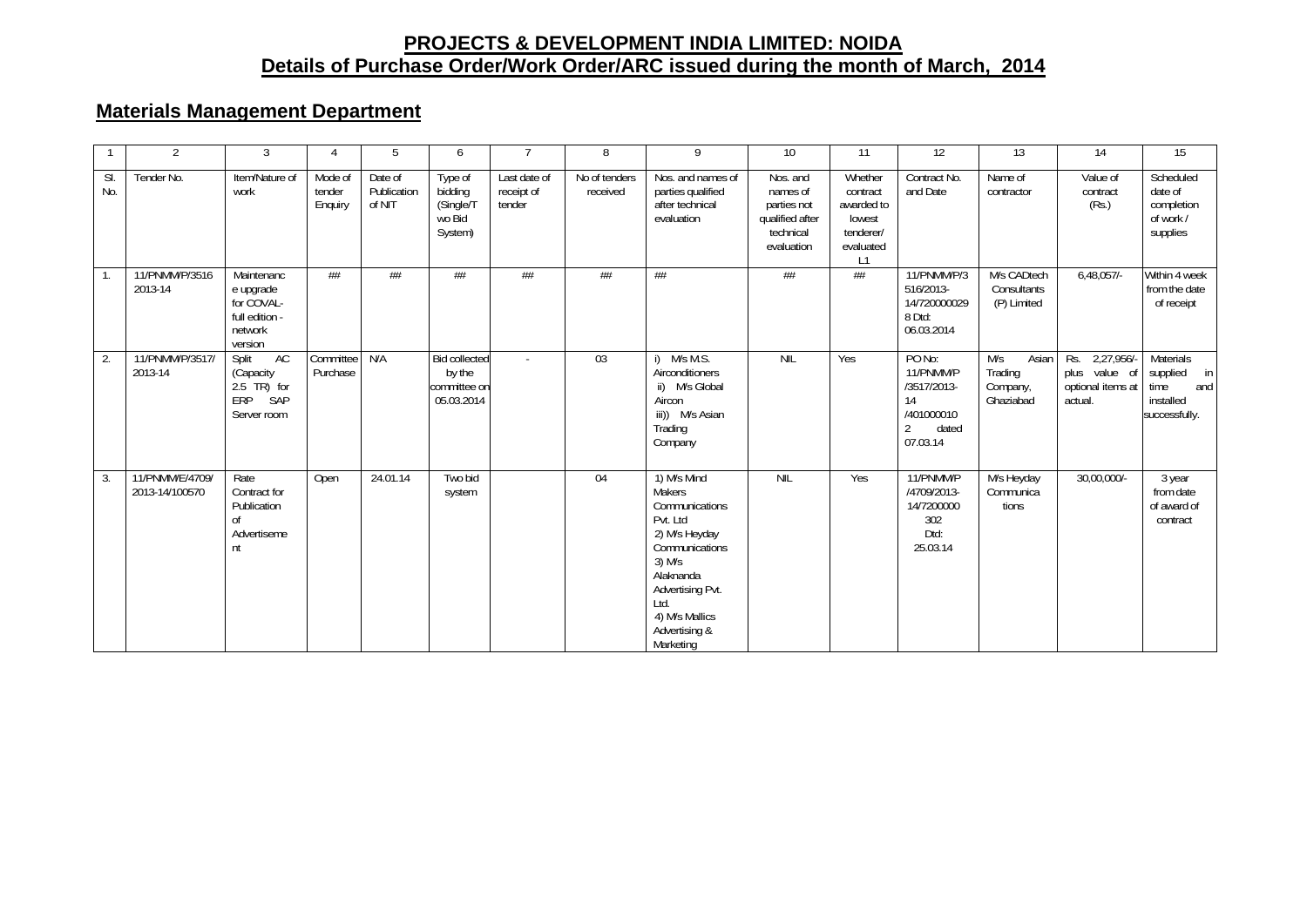## **Computer Department**

|                  | $\overline{\phantom{a}}$         | 3                                                                                  | 4                            | 5                                | 6                                                    |                                      | 8                         | 9                                                                                                                                                         | 10                                                                                | 11                                                                          | 12                                                                   | 13                                                        | 14                            | 15                                                          |
|------------------|----------------------------------|------------------------------------------------------------------------------------|------------------------------|----------------------------------|------------------------------------------------------|--------------------------------------|---------------------------|-----------------------------------------------------------------------------------------------------------------------------------------------------------|-----------------------------------------------------------------------------------|-----------------------------------------------------------------------------|----------------------------------------------------------------------|-----------------------------------------------------------|-------------------------------|-------------------------------------------------------------|
| SI.<br>No.       | Tender No.                       | Item/Nature of<br>work                                                             | Mode of<br>tender<br>Enquiry | Date of<br>Publication<br>of NIT | Type of<br>bidding<br>(Single/T<br>wo Bid<br>System) | Last date of<br>receipt of<br>tender | No of tenders<br>received | Nos. and names of<br>parties qualified<br>after technical<br>evaluation                                                                                   | Nos. and<br>names of<br>parties not<br>qualified after<br>technical<br>evaluation | Whether<br>contract<br>awarded to<br>lowest<br>tenderer/<br>evaluated<br>L1 | Contract No.<br>and Date                                             | Name of<br>contractor                                     | Value of<br>contract<br>(Rs.) | Scheduled<br>date of<br>completion<br>of work /<br>supplies |
| $\mathbf{1}$ .   | N.A.                             | AMC for<br>upgrade,<br>maintenance<br>and support<br>of ETAP<br>software           | Single<br>Party<br>basis     | N.A.                             | N.A.                                                 | N.A.                                 | N.A                       | N.A                                                                                                                                                       | N.A.                                                                              | N.A.                                                                        | PNCM/025/20<br>14/<br>ETAP/PO/720<br>0000296<br>dated<br>04.03.2014  | M/s ETAP<br>Automation<br>Pvt. Ltd.                       | 3,32,585.60/-                 | 31-01-2015                                                  |
| 2.               | PNCM/025/2014/AM<br>C02/E/100579 | AMC of<br>Barracuda<br>Spam<br>Firewall<br>model 300                               | Open<br>Tender               | 24-01-2014                       | Two Bid<br>System                                    | 06-02-2014                           | 3                         | $\mathcal{L}$<br>1.M/s CCS<br>Computers<br>Private Limited.<br>2.M/s RICOH<br><b>INDIA LIMITED.</b><br>3.M/s Data<br><b>Secure Solutions</b><br>Pvt. Ltd. | None                                                                              | Yes                                                                         | PNCM/025/20<br>14/AMC02/<br>PO/72000002<br>97<br>dated<br>05.03.2014 | M/s CCS<br>Computers<br>Private<br>Limited                | $86,517/-$                    | 31-01-2015                                                  |
| 3.               | PNCM/025/2014/A<br>MC02/E/100579 | Subscription<br>Renewal for<br><b>SYMC</b><br>Protection<br>Suite E Edition<br>4.0 | Open<br>Tender               | 28-01-2014                       | Two Bid<br>System                                    | 10-02-2014                           | 3                         | $\overline{3}$<br>1.M/s I.T. Solutions<br>India Pvt Ltd.<br>2.M/s SISL<br>Infotech Pvt. Ltd.<br>3.M/s HCL<br>Services Ltd.                                | None                                                                              | Yes                                                                         | PNCM/025/20<br>14/AMC03/<br>PO/72000002<br>99<br>dated<br>12.03.2014 | $M/s$ I.T.<br>Solutions<br>India Pvt Ltd.                 | $1,87,332/-$                  | 02-03-2015                                                  |
| $\overline{4}$ . | N.A                              | Extension of<br>AMC for Blade<br>Server System                                     | Single<br>Party<br>basis     | N.A                              | N.A                                                  | N.A                                  | N.A                       | N.A                                                                                                                                                       | N.A                                                                               | N.A                                                                         | PNCM/029/20<br>14/AMC04/PO<br>/7200000303<br>dated<br>26.03.2014     | M/s CCS<br>Computers<br>Private<br>Limited                | 14,68,882/-                   | 31-03-2015                                                  |
| 5.               | PNCM/025/201<br>4/AMC06/E/I00582 | Subscription<br>Renewal of<br>CAESAR II &<br>PV Elite                              | Limited                      | 29-01-2014                       | Two Bid<br>System                                    | 05-02-2014                           | $\mathbf{1}$              | M/S ImageGrafix<br>Engineering<br>Services Pvt. Ltd                                                                                                       | None                                                                              | Yes                                                                         | <b>PNCM/025/20</b><br>14/AMC06/72<br>00000305<br>dated<br>31.03.2014 | M/S<br>ImageGrafix<br>Engineering<br>Services Pvt.<br>Ltd | $50.59.571/-$                 | 30-11-2015                                                  |